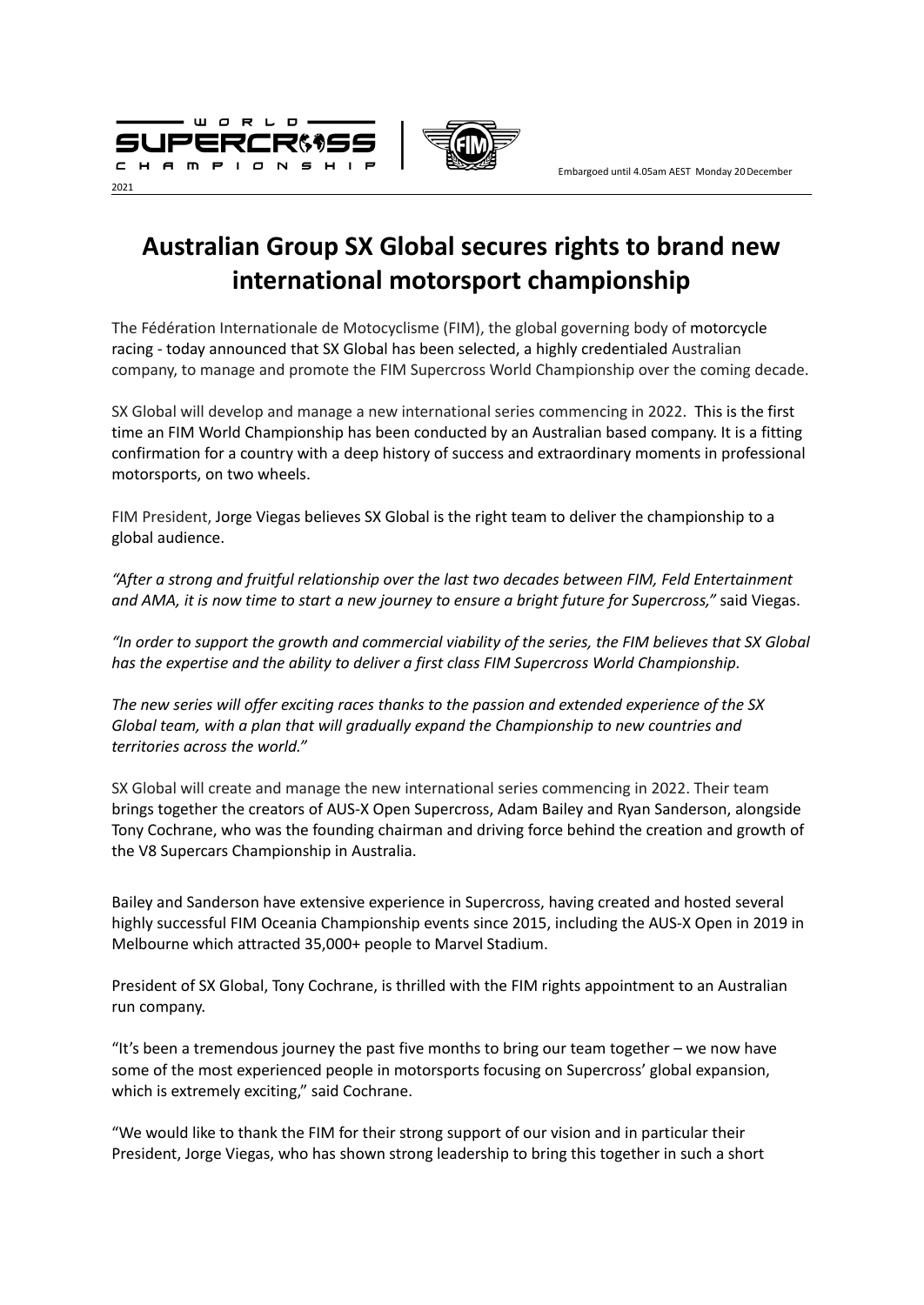timeframe.

"Importantly for people who have been demanding world class Supercross in many countries, we can now deliver it. It's a special moment for these fans, who will continue to be our number one consideration, as we bring the series experience to life."

Complementing the highly experienced SX Global team will be the backing of one of the world's leading financial powerhouses, which sets the stage to take the series to another level. Details of this strategic partnership will be announced when SX Global unveils their plans for the 2022 FIM Supercross World Championship in the new year.

With a wealth of motorsports experience and FIM's backing, SX Global is primed to take Supercross as a sport to new heights. The new entity is now preparing to elevate Supercross to the world stage as the sole promoter of the FIM Supercross World Championship with a major focus on connecting the millions of supercross fans around the globe.

# **Further details on both the FIM Supercross World Championship, and SX Global, will be announced in January, 2022.**

# **For more information, please visit:** <https://fimworldsx.com>

# **Additional quotes:**

A*dam Bailey (Vice President - Motorsport, Operations & Entertainment - SX Global)* "Supercross's popularity and growth globally has surged in recent years, so it's fitting we can now take the sport to the world stage. We intend to uncover new Supercross champions from all corners of the globe while celebrating and elevating current riders to be true international stars. We'll showcase their incredible athletic ability and fearlessness to the world. We look forward to working collaboratively with the entire motorcycling industry to showcase Supercross to the world."

*Ryan Sanderson (Vice President - Commercial, Broadcast & Revenue - SX Global)*

"The best part of Supercross is it appeals to all ages; it's going to be special for fans to see the world's best riders competing for ultimate glory. While we want the series to be a level above in terms of what's happening on track, equally fan experience will be front and centre in our decision making to ensure we create memorable moments for both fans and viewers at each event. Supercross' offering is unique as a dynamic sport delivered in a family friendly environment combining live action and entertainment. SX Global is going to bring you the best stadiums in the world, highest level of production, pyrotechnics, music, and excitement. We can't wait!"

**<ends>**

# **For more information, or interview requests, please contact:**

AME Management, on behalf of SX Global

**Jess Cook Gus Barrows** [jess@amemanagement.com.au](mailto:jess@amemanagement.com.au) [gus@amemanagement.com.au](mailto:gus@amemanagement.com.au) +61 407 349 901 +61 424 371 065

PR and Communications Specialist **PR** and Communications Specialist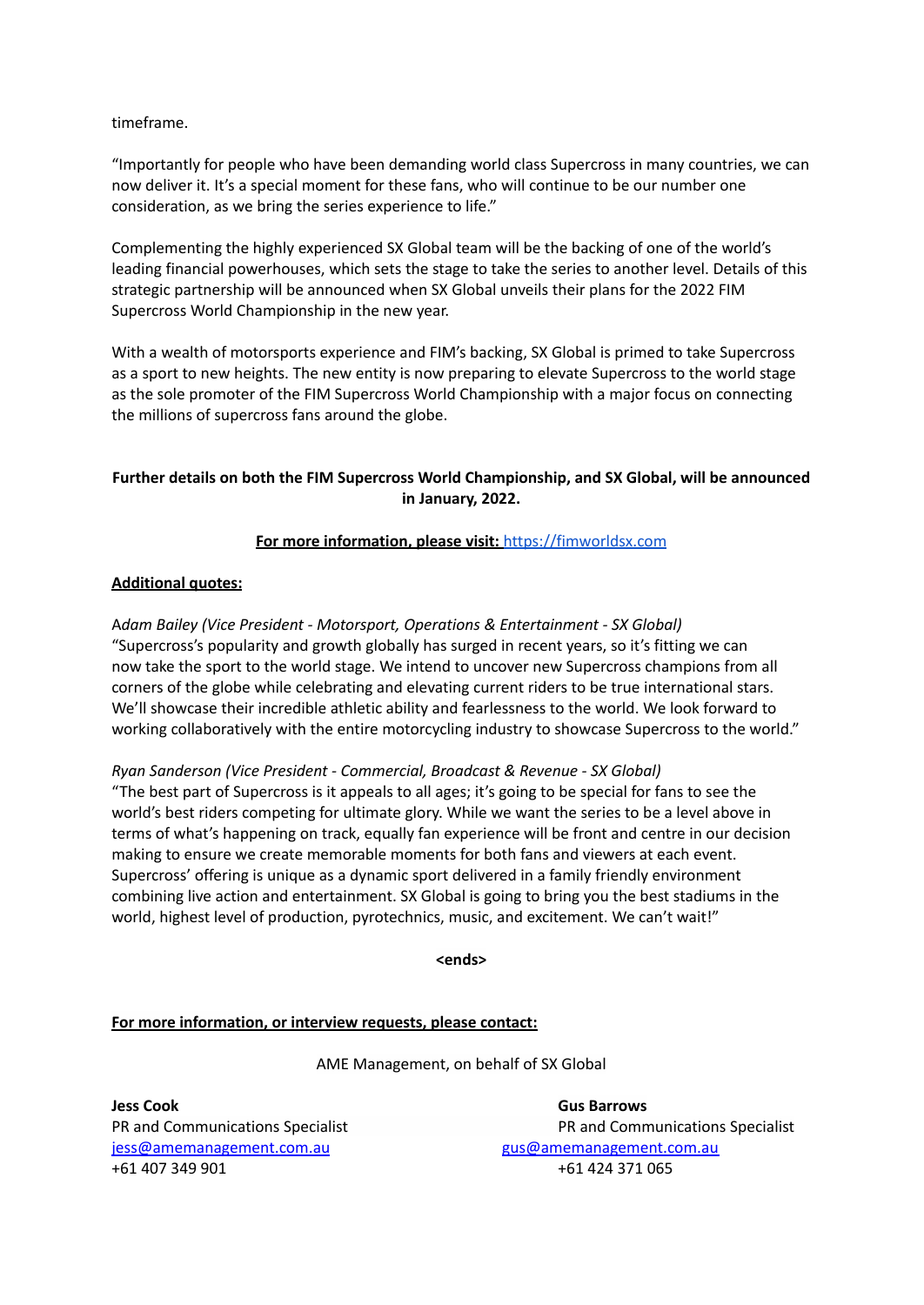### **SX GLOBAL - LEADERSHIP TEAM**

#### **Tony Cochrane AM – President**

- Tony Cochrane's passion and experience forge a formidable combination and have ultimately resulted in some unforgettable milestones in entertainment and sport generally over the past 45 years both in Australia and on the global stage.
- Over the past 45 years with partners and solo, Tony has produced and promoted over 400 sporting and entertainment events throughout the world, sold in excess of 25,000,000 tickets with gross sales exceeding two billion dollars, and written nearly \$250,000,000 in sponsorship sales.
- In his time as Executive Chairman of V8 Supercars, Tony Cochrane was considered the founding father of the 'modern' era of motor racing in Australia, the touring car category that was arguably amongst the world's best. During this period, V8 Supercars had an extraordinary rise to the top of sport within Australia and on the world motorsport scene. It became a multi-million dollar industry under his strong leadership. His credits and performance in world motorsport are uniquely recognised both in Australia and overseas. He holds an FIA acknowledgement and an Order of Australia for his contributions.

#### **Adam Bailey – VP motorsport, operations & entertainment**

- Adam's experience in Supercross began as a competitor in the early 90s. He established an athlete and event management agency in 2005 that represented some of the most respected athletes and brands in this space. These networks led to valuable and unique international industry relationships.
- Launching AME Management with Ryan Sanderson in 2012, the duo combined their experience to establish a boutique sports marketing agency in Australia and launched AUS SX Holdings and the AUS-X Open event in 2015. The events went on to achieve sell-out crowds annually for five years including the successful creation and expansion of the FIM Oceania Supercross Championship into New Zealand in 2018 and 2019. Adam leads key aspects of brand creative strategy, content, industry partnerships, international talent and operations.
- A creative marketer, many of Adam's unique PR, marketing and content strategies have helped see the events become recognised and respected, globally.

#### **Ryan Sanderson – VP commercial, broadcast & revenue**

- Ryan spent five years at V8 Supercars Australia under Tony Cochrane's reign. In Ryan's tenure as Sponsorship Manager, he serviced some of Australia's largest sponsorship properties, managing over 20 V8 Supercars Championship partners, with over \$22M in annual spend.
- Ryan and Adam launched AME, a sports marketing agency together in 2012 and then sold-out Supercross events in Australia & New Zealand from 2015 - 2019.